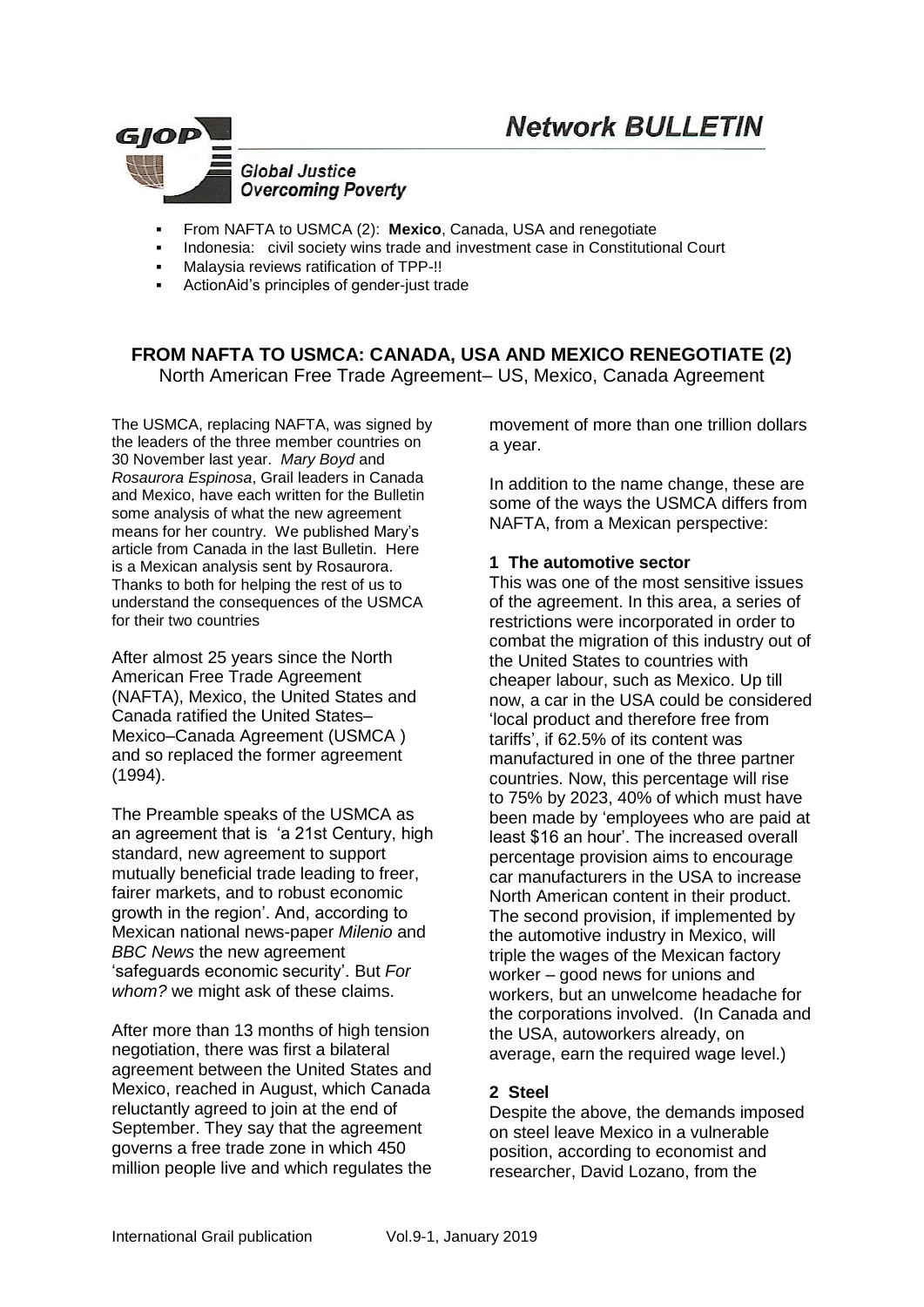Faculty of Economics at the National University. 'The tariffs and quotas imposed have the effect of diminishing Mexico's exports of steel and increasing its imports from the USA. It is now more expensive for Mexico to sell its own steel than to buy it from the USA. A ridiculous situation because Mexico was making profits in this area.'

#### **3 The agricultural sector**

'There is no real agreement that benefits the Mexican producers and exporters in this sector; things are as they were before', says David Lozano.

No mention is made of the intense invasion by Mexican and foreign corporations in Mexican regions where there are resources such as forests, sea, oil, water, mountains, minerals and other resources. Corporations impose development of megaprojects; they ignore treaties and governments; they deprive the indigenous peoples who own the original resources; they kill leaders who oppose them - defenders of human rights and the environment. The corporations establish alliances with criminal groups that use violence and fear as weapons to force villagers to leave their homes and resources – fear for their lives and the lives of their families. In these conditions, the agricultural sector in our country is heading, day by day, to ruin. This has already happened in some regions. Elsewhere farmers struggle against adversity to produce from their farms.

In addition to all this, there is endless looting of indigenous seeds, mainly by companies such as Monsanto.

#### **4 Pharmaceutical industry**

There is also looting of medicinal herb species from which pharmaceutical companies produce medicines which they then patent in their name. This gives the companies monopoly ownership of the profits from the medicine for many long years and threatens traditional healers and their practice of ancestral medicine. It

is all loss for Mexico. And for Latin Americans, in general, it means more expensive pharmaceutical products throughout the continent, according to Lozano.

#### **5 The environment**

The environmental organisation, the *[Sierra Club](https://www.sierraclub.org/home)*, asserts that the USMCA ignores the commitments made by the USA in various multilateral environmental agreements. It not only fails to make reference to a commitment to combat the polluting emissions responsible for global warming, but it also adds elements that will prolong the NAFTA's contribution to the climate crisis. It offers corporations new ways to weaken environmental policies, pro-motes the extraction of gas and oil from the subsoil, known as fracking, and generates incentives for highly polluting companies 'to throw away their toxic waste in Mexico'.

Although the agreement has a chapter on the environment, it does not include binding commitments. For example, the document recognises that 'air pollution is a serious threat to public health', but does not include a single binding rule to reduce air pollution. In the 21st century, no trade agreement should ignore the urgency of the climate crisis.

## **6 Periodic review**

Among the positive aspects, the agreement will last for 16 years, and it will be subject to review every 6 years, thus preventing the treaty from expiring automatically, as the USA had originally proposed, and allowing it to be renewed.

With Mexico, Donald Trump was brutal throughout the renegotiation of NAFTA, both in what Mexico managed to gain for itself and

in the insults that Mexicans had to endure.

*Sources: BBC News Mundo, 17 Oct. 2018; Bugarin, I.(8 Oct. 2018 El Universal; Sin Embargo, 18 Oct. 2018; Tello Díaz, C. Milenio, 4 Oct. 2018 [www.milenio.com/opinion](http://www.milenio.com/opinion) Edited Rosaurora Espinosa (Grail Mexico).*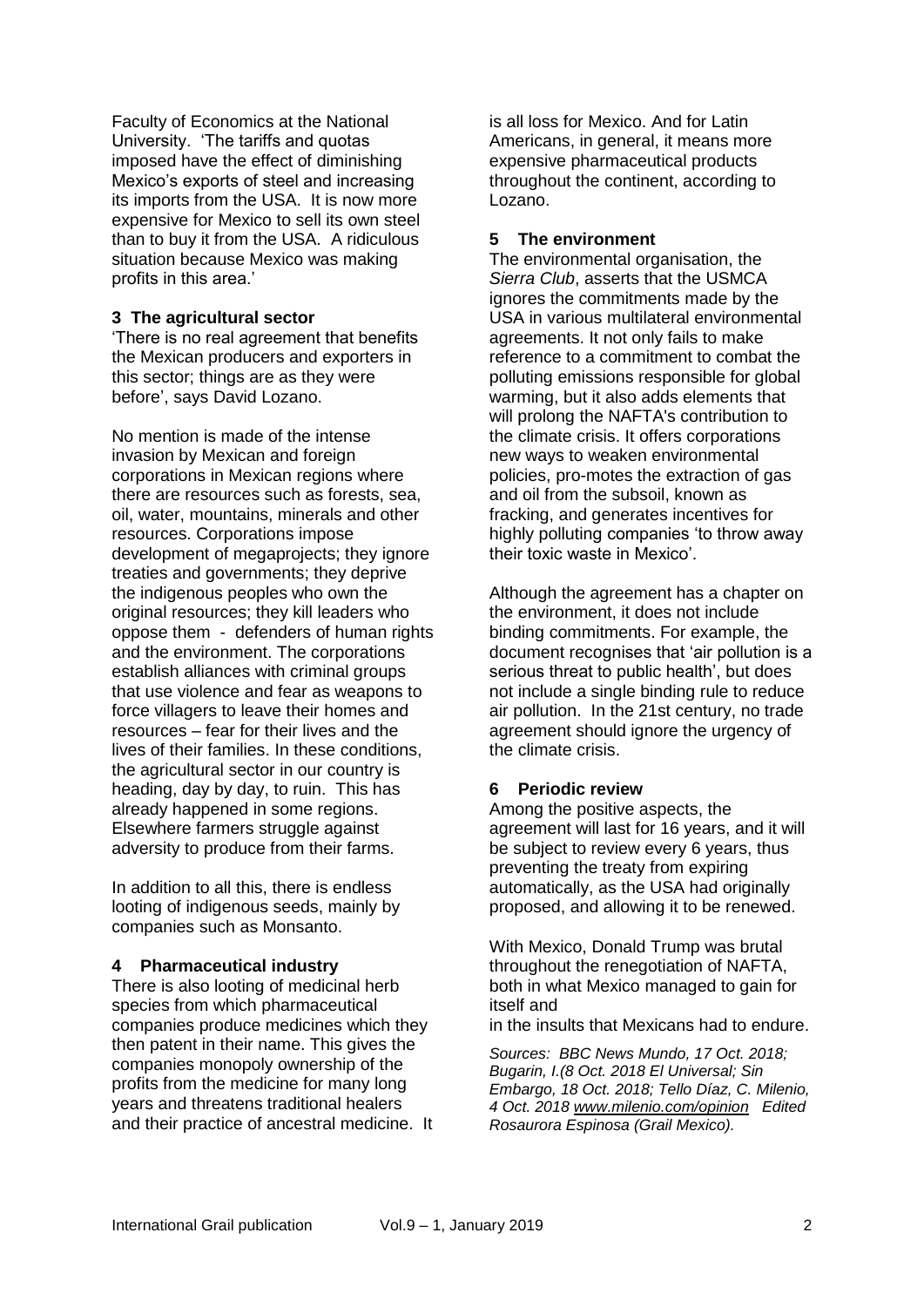## **INDONESIA: CIVIL SOCIETY WINS TRADE AND INVESTMENT CASE IN CONSTITUTIONAL COURT**

This is a great achievement in law by colleagues in Indonesia. They and we await the consequences of its implementation.

On 22nd November, 2018, the Constitutional Court of Indonesia ruled that the Indonesian President cannot approve trade agreements without presenting them to the House of Representatives for approval. All such agreements will now need to be reviewed.

The decision also widened the definition of 'a treaty requiring House of Representatives approval' and ruled that, before a treaty is finalised, there must be extensive public consultation on its impact on the environment and on economic, social and human rights.

Treaties that could be affected by this ruling include the Indonesia-Australia Comprehensive Economic Partnership Agreement (CEPA), Indonesia-Europe Free Trade Agreement (IEFTA), the Indonesia-Singapore Bilateral Investment Treaty (BIT), and the Agreement with the Asian Infrastructure Investment Bank

(AIIB).

The Constitutional Court also said that the involvement of the state in international treaties should not conflict with the Indonesian principles of independence, peace and social justice. Civil society groups argue that this should mean that treaties which harm the people's interests or offend social justice should not be ratified.

The case was brought to the Constitutional Court by the Advocacy Team for Economic Justice, comprising Indonesia for Global Justice (IGJ), Indonesian Human Rights Committee for Social Justice (IHCS), Indonesian Peasants Union (SPI), FIELD Indonesia, People's Coalition for Fisheries Justice (KIARA), Bina Desa, Indonesian Peasants Alliance, Women Solidarity, Palm Oil Farmers Union, and five individual Salt Farmers.

*Source: Pers Realese Publication, January 9, 2019. Submitted by A. Healey.*

# **MALAYSIA REVIEWS RATIFICATION OF TPP-11**

Call to 'rethink trade agreements in uncertain times'

Jomo Kwame Sundaram, a key economic advisor to the Malaysian Government, has called for a turn away from bilateral and regional free trade agreements towards a revival of the multilateral World Trade Organisation. 'Developing country governments should amend legislation and policy in line with their national needs, especially for development, not at the behest of corporate lobbyists or geostrategic priorities.' His analysis of the regional trade agreement, the Trans-Pacific Partnership (TPP) and its amended version, the Comprehensive and

Progressive Trans-Pacific Partnership (CPTPP) follows.

US President Donald Trump withdrew from Barak Obama's Trans-Pacific Partnership (TPP), involving twelve countries on the Pacific rim, on his first day in office. Japan, Australia and their closest allies proposed to continue negotiations among the remaining 11 countries<sup>1</sup>. Initially referred to as TPP-11, it was officially named the Comprehensive and Progressive Trans-Pacific Partnership (CPTPP) and came into force on

 $\overline{a}$ 

<sup>1</sup> Australia, Brunei, Canada, Chile, Japan, Malaysia, Mexico, New Zealand, Peru, Singapore, and Vietnam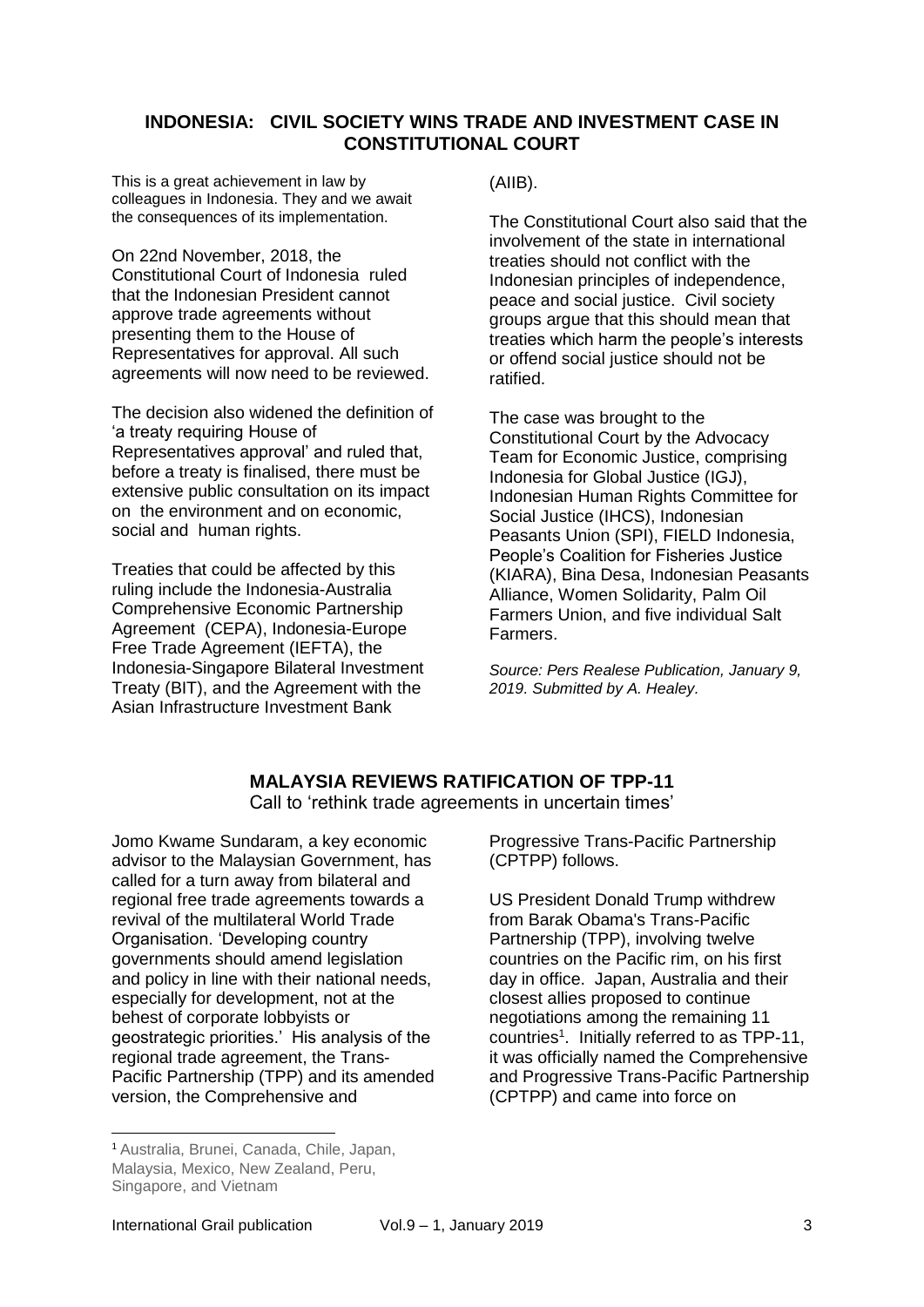December 30, 2018, when six of the eleven signatories ratified it. The new Malaysian government has not ratified it and is seriously reviewing its entire approach to trade and investment agreements.

#### **A geostrategic deal**

President Obama had explicitly promoted the TPP for geostrategic reasons to counter China's fast-growing power and influence in the region and further strengthen USA's involvement, even though two US government cost-benefit analyses had found very modest gains from the free trade agreement.

With miniscule real trade gains from the original TPP, US withdrawal has made the benefits from the CPTPP even more trivial. Without the US market, the supposed benefits of the TPP largely disappeared with the CPTPP. To make matters worse, besides the meagre trade gains, the enhancing of intellectual property rights (IPRs)v will further limit technology transfer to developing countries and raise costs, e.g., for buying medicines and technology. The investorstate dispute settlement (ISDS) provisions will enable foreign investors to sue CPTPP governments, not in national courts, but in private arbitration tribunals. Besides undermining national judicial sovereignty, small country governments with limited legal resources will be seriously disadvantaged. Ironically, Trump's US

Trade Representative now rejects reciprocal ISDS because it undermines US sovereignty!

#### **Policy for development**

It is worrying that very few developing country negotiators have actually scrutinised and understood the likely implications of this 6350-page agreement.

Some minor changes were made to the TPP agreement for the CPTPP. Several onerous provisions were amended and some others suspended, but the most onerous provisions remain.

The CPTPP has committed Malaysia to further trade liberalisation which leads to accelerating de-industrialisation and constraining the growth of modern services, development finance and 'policy space'. The World Trade Organisation (WTO) came into being in the mid-1990s recognising these problems. Most developing countries since have sought to ensure that WTO rules are more development-friendly and launched a Development Round at the Ministerial Meeting in Doha in 2001. Bilateral and plurilateral (regional) free trade agreements have long undermined WTO multilateral trade.

*Source: Jomo Kwame Sundaram, 'Rethinking trade agreements in uncertain times', Inter Press Service, Kuala Lumpur, Malaysia, 8th January 2019. Edited by A Healey.*

# **ACTIONAID'S PRINCIPLES OF GENDER JUST TRADE**

1. Trade policies promote and protect human rights, women's rights, labour rights and the

environment, over and above the rights of investors and free market expansion.

2 Trade policies are democratic, accountable and transparent, and subjected to parliamentary and public scrutiny, including trade unions and wider civil society.

3 Trade is approached in a gender-responsive way that recognises the diversity of women and

the overlapping systems of oppression that many face.

4 Trade policies do not impinge upon the policy space of states to meet their constitutional, national and international obligations to protect, respect and fulfil human rights, including

International Grail publication Vol.9 – 1, January 2019 4